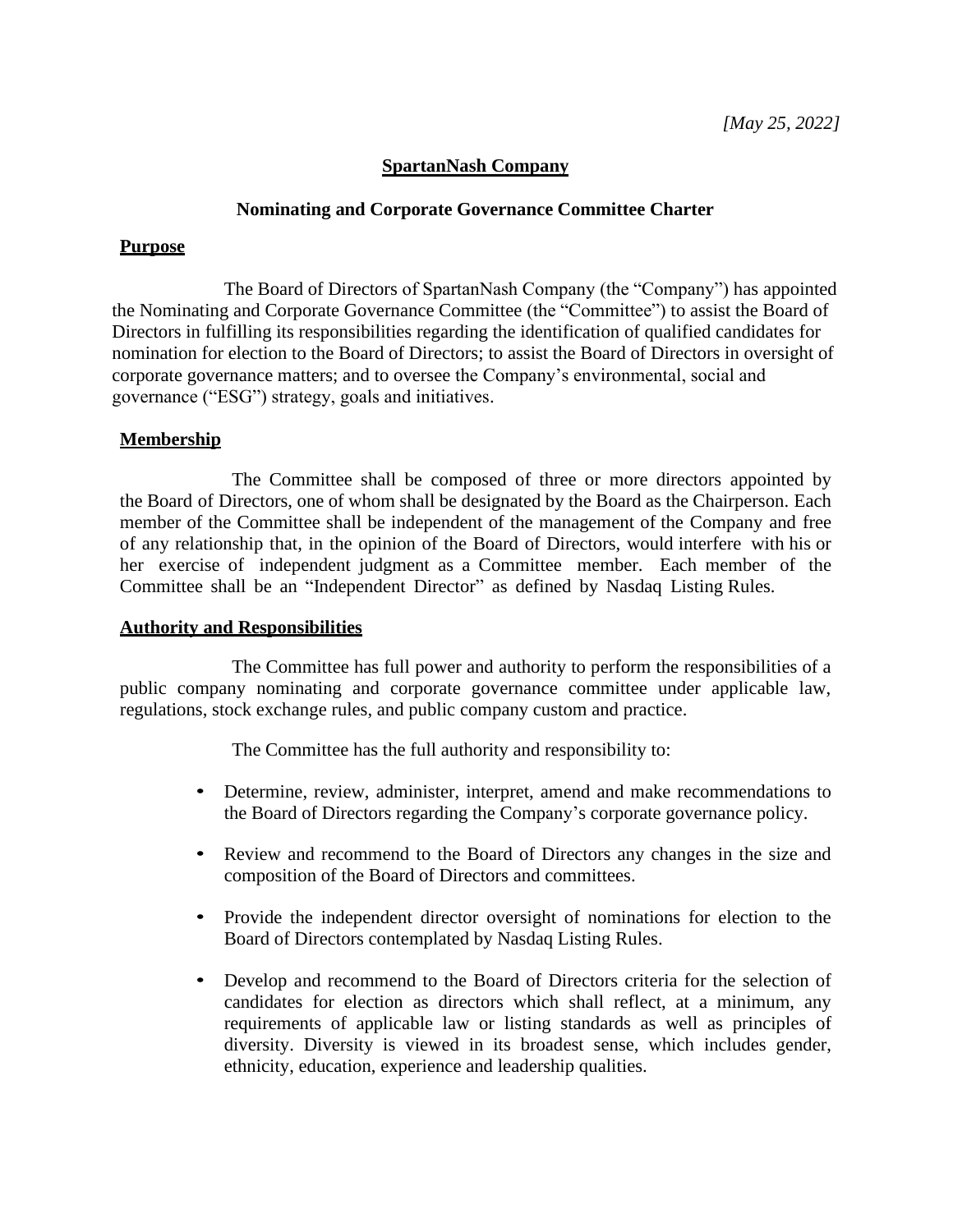- Plan for continuity on the Board of Directors as existing Board members retire or resign from the Board of Directors.
- Lead the search for individuals qualified to become members of the Board of Directors, review the qualifications of candidates for election to the Board of Directors, and assess the qualifications, contributions and independence of incumbent directors standing for re-election to the Board of Directors.
- Recommend to the Board of Directors the candidates to be nominated and recommended by the Board of Directors for election to the Board of Directors at each annual meeting of shareholders or to be appointed by the Board of Directors to fill a vacancy on the Board of Directors.
- Assess the "Independence" of directors in accordance with applicable rules and regulations at least annually.
- Review, consider and approve or reject resignations offered by incumbent directors in connection with the Company's majority voting policy, conflict of interest policy, a change in employment status or for any other reason; provided that no member of the Committee shall participate in or vote upon his or her own resignation.
- Develop and make recommendations to the Board of Directors regarding policies on term limits, service requirements and retirement policies for members of the Board of Directors.
- Recommend to the Board of Directors the directors to be appointed to committees of the Board of Directors and the director to be designated as Chairperson of each committee of the Board of Directors.
- Develop an annual self-evaluation process for the Board of Directors which may take the form of director peer evaluations, Board and committee assessments, or such other form as the Committee deems appropriate, and conduct and discuss with the Board of Directors the annual performance evaluation.
- Monitor and periodically evaluate the performance of individual directors. If any individual director is determined by the Committee to be unsatisfactory, the Committee shall work with the director to address and resolve the issue. If the issue is not resolved, the Committee may, in its discretion, request the director's resignation or recommend to the Board of Directors that the director be removed from any committee of the Board of Directors or that the director not be nominated for re-election to the Board of Directors.
- Conduct periodic reviews of non-employee director compensation and benefits. The Committee shall evaluate and recommend to the Board of Directors compensation and benefits for non-employee directors.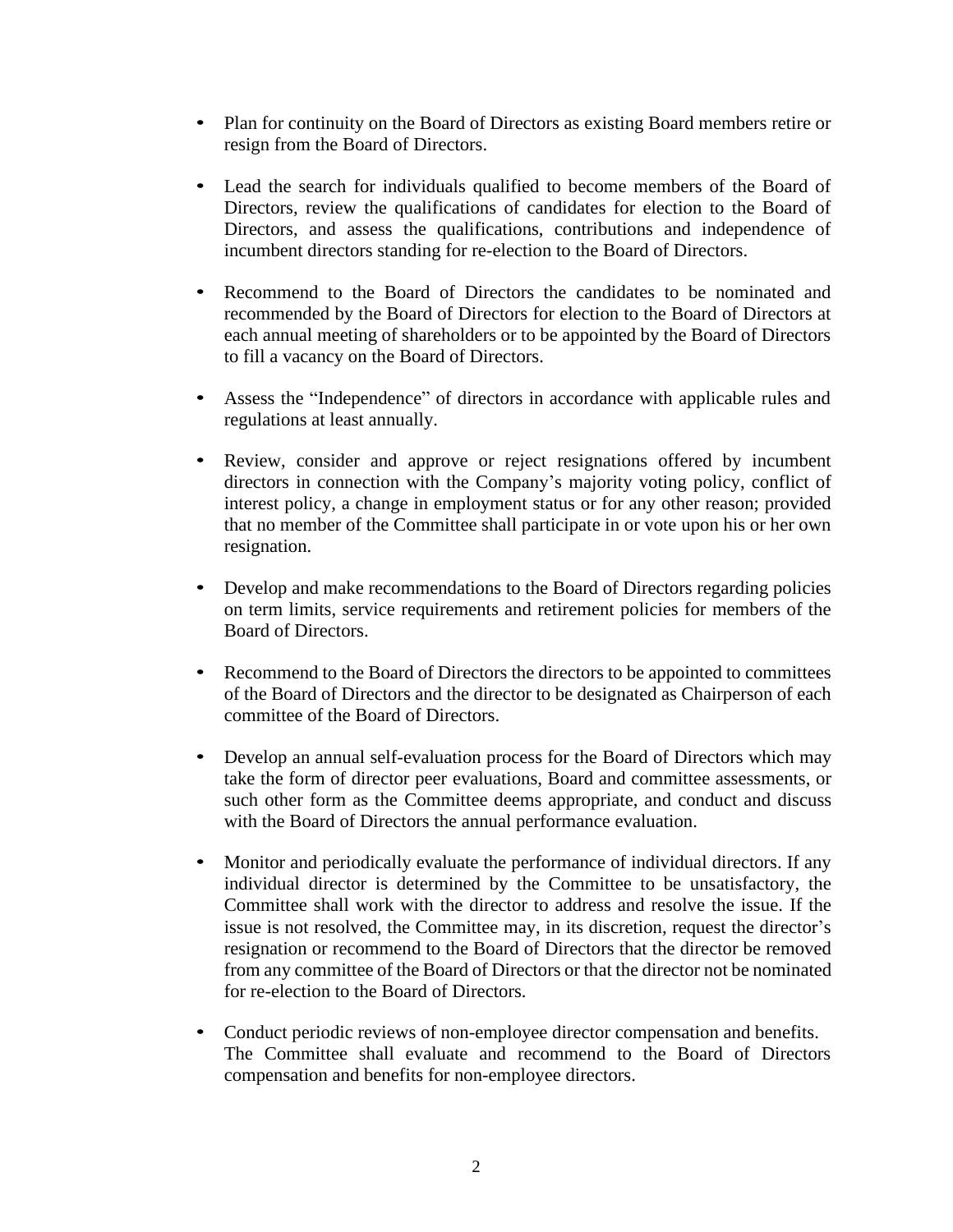- Develop and evaluate periodically orientation and continuing education guidelines for each member of the Board of Directors regarding his or her responsibilities as a director and member of any Board of Director committee. Monitor and evaluate periodically each director's compliance with the guidelines. The guidelines shall take into account all relevant factors, including the nature of each individual's responsibilities and related background and any particular complexities relating to the Company's business, financial statements or other characteristics. The guidelines may impose different requirements for directors who are members of certain Board of Director committees based on his or her background or occupation.
- Evaluate periodically the performance, authority, operations, charter and composition of each standing or ad hoc committee of the Board of Directors and recommend to the Board of Directors any changes the Committee determines to be appropriate.
- Review at least annually the Chief Executive Officer's membership on boards of directors or similar governing bodies of for-profit and not-for-profit entities not affiliated with the Company ("non-affiliated boards"). Consider and approve or disapprove the Chief Executive Officer's request to serve on more than one nonaffiliated board. Consider whether to limit the directorships for any other executive officer when the Committee determines the directorships will interfere with the executive officer's responsibilities to the Company.
- Periodically review and make recommendations to the Board of Directors on the Board of Director policies and practices relating to corporate governance, independence of directors, conflicts of interest, ethics and business conduct.
- Determine and oversee administration of a process approved by the Committee for security holders to send communications to the Board of Directors and review material shareholder communications to Board of Directors members.
- Review and make recommendations to the Board of Directors regarding response to proposals of shareholders that relate to corporate governance.
- Annually review the use of the Company aircraft to ensure the usage is in accord with Company policy.
- Oversee the Company's ESG efforts, progress and disclosures, including Company's climate change initiatives and processes, and periodically receive reports from management on progress against goals and targets.

The Committee also has and will have any additional powers, authority and responsibilities which are delegated to the Committee by the Board of Directors. The powers, authorities and responsibilities of the Committee which relate to specific laws, regulations and rules shall continue and apply to any applicable successor or amended laws, regulations and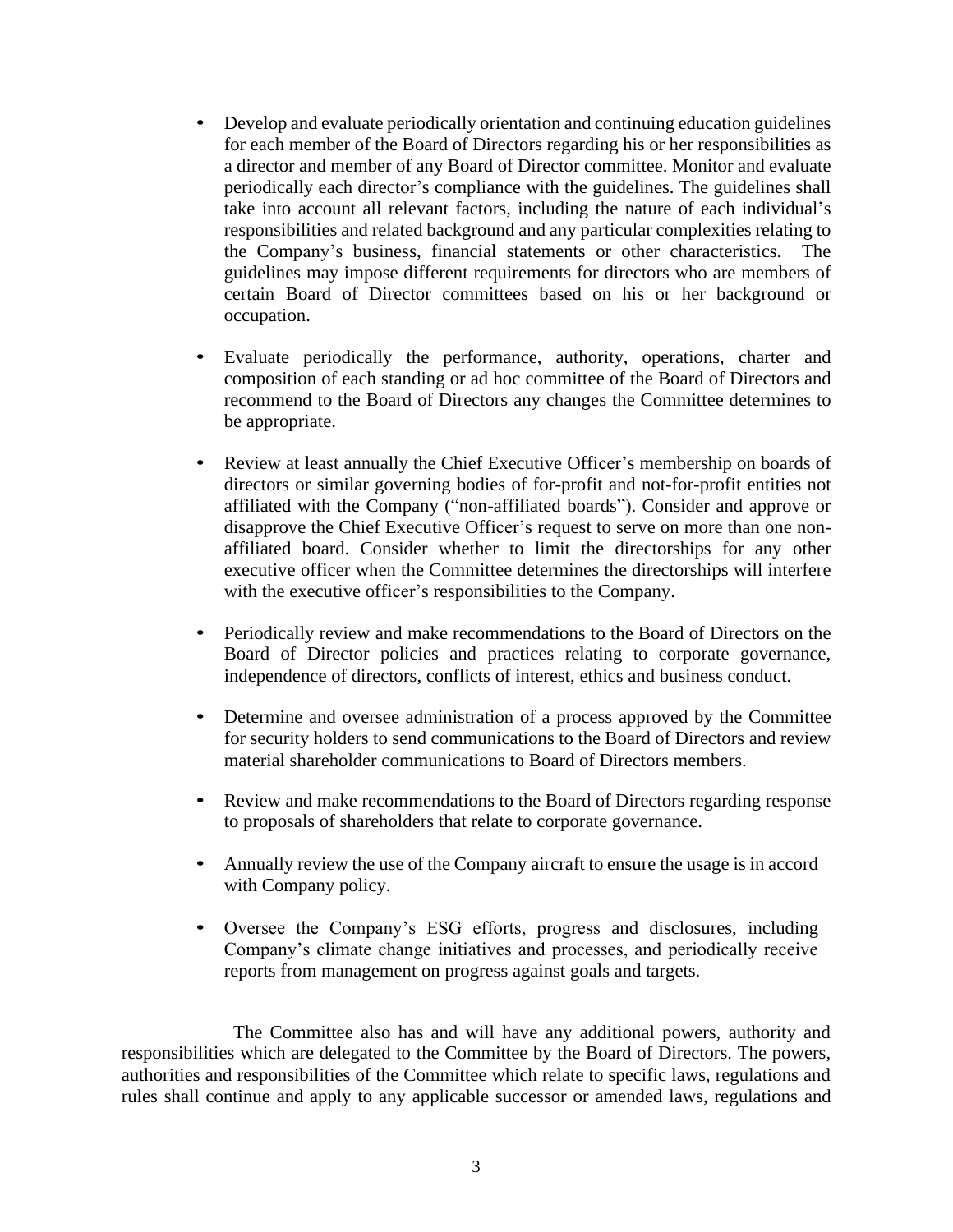rules. The Committee may establish subcommittees of the Committee and delegate authority and responsibility to subcommittees.

The Committee will keep minutes, make regular reports to the Board of Directors and propose any necessary action to the Board of Directors. The Committee is governed by the same rules regarding meetings by telephone or other similar communications equipment, action by written consent and notice and waiver of notice requirements as are applicable to the Board. The Committee will review and reassess the adequacy of this Charter annually and recommend any proposed changes to the Board of Directors for approval. The Committee will bi-annually evaluate the Committee's own performance and present its performance evaluation to the Board of Directors.

## **Nominations**

Nominations of candidates for election to the Board of Directors at any annual meeting of shareholders or at any special meeting of shareholders called for election of directors (an "Election Meeting") may be made either by the Board of Directors or by a shareholder of record of shares of a class entitled to vote at such Election Meeting.

Nominations made by the Board of Directors must be recommended by the Committee. The Committee shall recommend a slate of proposed Board of Directors' nominees annually. After considering the recommendations of the Committee, the Board of Directors will annually approve a slate of Board of Directors' nominees and present them to the shareholders, with the Board of Directors' recommendation, for election to the Board of Directors.

Shareholders may also propose nominees by following procedures provided in the Company's Articles of Incorporation. The Committee shall evaluate and consider every nominee so proposed by a shareholder and report each such nomination and the Committee's recommendation to the full Board of Directors. The Committee may also, in its discretion, consider shareholders' informal recommendations of possible nominees.

# **Advisors**

The Committee has sole authority to engage consultants, advisors and legal counsel to assist the Committee in fulfilling its responsibilities at the expense of the Company. The Committee has authority to approve contracts with and payment of fees and other compensation of consultants, advisors and legal counsel. The Company shall provide appropriate funding, as determined by the Committee, for payment of compensation to any consultants, advisors or legal counsel employed by the Committee and ordinary administrative expenses of the Committee.

## **Role of Officers**

The Company's executive officers shall serve as a resource to the Committee and provide advice, information, analysis and documentation to the Committee upon request. In appropriate cases, in its discretion, the Committee may delegate its authority to the executive